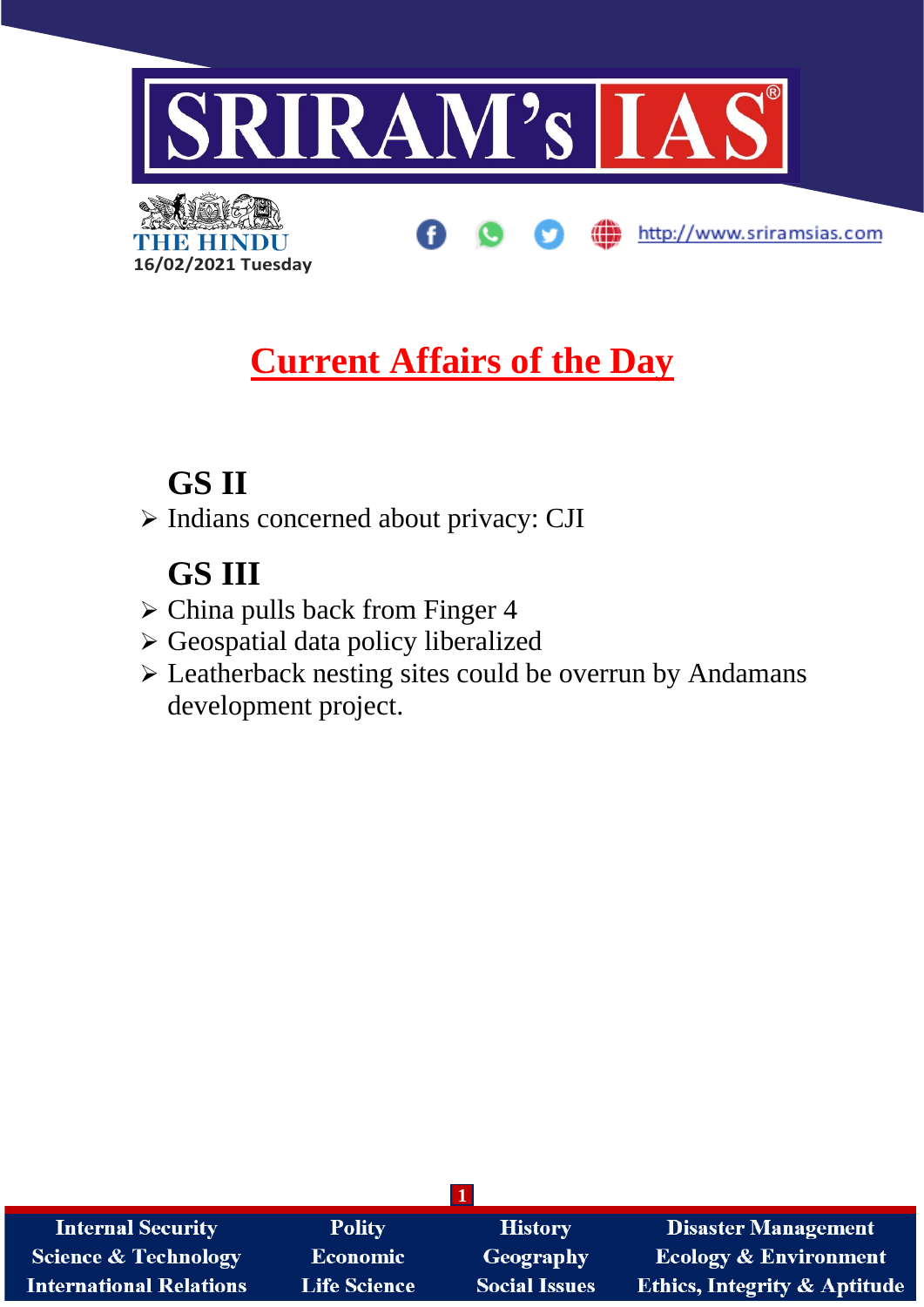

# THE HINDU **16/02/2021 Tuesday**

## **Indians concerned about privacy: CJI**

http://www.sriramsias.com

**News:** Chief Justice of India Sharad A. Bobde said Indians have "grave apprehensions" about privacy from Facebook and WhatsApp.

### **Highlights:**

- 1. We (the Court) are telling you what we heard and read people think that if A sends a WhatsApp message to B and B to C, the circuit of messages is revealed to Facebook.
- 2. This is an apprehension of the nation. Privacy is part of our fundamental rights. They [WhatsApp and Facebook] cannot compromise our privacy. They cannot differentiate.
- 3. The hearing concerned the new privacy policy introduced by WhatsApp. The allegation is that it scraps users' 'opt-out policy'.
- 4. The user would have to, according to the policy, compulsorily consent to share their data with Facebook and its group, the petitioners have alleged.
- 5. Europe has a special law [General Data Protection Regulations], India doesn't. As soon as India has a special law, companies will follow. The new privacy policy was applicable to the rest of the world except Europe.
- 6. The General Data Protection Regulations were followed by probably 20 countries in the world. Allegations of differential treatment being accorded to Indians were unfounded.

## **China pulls back from Finger 4**

**News:** Chinese troops have started clearing the Finger 4 area on the North bank of the Pangong Tso Lake, and the ongoing disengagement on the north and the south banks of the lake by both sides is likely to be completed within a week, a government official said on Monday.

## **Highlights:**

- 1. Chinese troops had built up heavy defences and structures between Finger 8 and Finger 4, including fortified gun positions on the ridgelines of Finger 4 overlooking Indian positions. The Indian Army had also set up positions around Finger 4 in end-August 2020.
- 2. Stating that disengagement is going at a good pace and could be complete by end of this week, the official said it was a huge logistical task to transport all the equipment, the stocking that was done and dismantling the structures that were built as part of the massive build-up by both sides.

| <b>Internal Security</b>        | <b>Polity</b>       | <b>History</b>       | <b>Disaster Management</b>              |
|---------------------------------|---------------------|----------------------|-----------------------------------------|
| <b>Science &amp; Technology</b> | <b>Economic</b>     | Geography            | <b>Ecology &amp; Environment</b>        |
| <b>International Relations</b>  | <b>Life Science</b> | <b>Social Issues</b> | <b>Ethics, Integrity &amp; Aptitude</b> |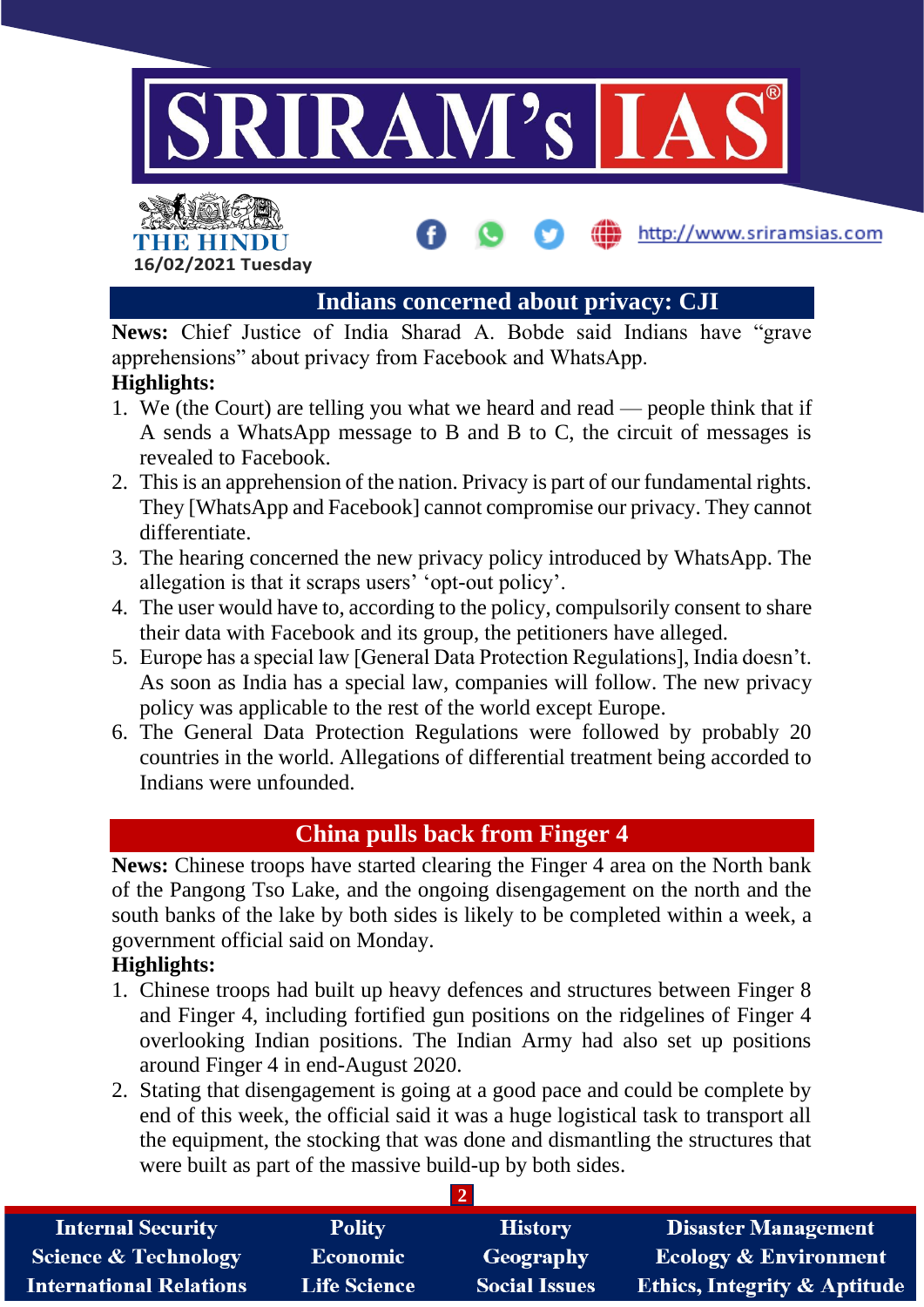

- 3. Once disengagement at Pangong lake is complete, Corps Commander talks would be held within 48 hours, which is likely to happen next week to discuss the next phase which would focus on the friction points at Gogra and Hot Springs.
- 4. The bigger issue of contention between the two sides would be Depsang, especially as there have been developments there for several years now much before the standoff last year.

## **Geospatial data policy liberalised**

**News:** In sweeping changes to the country's mapping policy, the government on Monday announced liberalisation of norms governing the acquisition and production of geospatial data, a move to help boost innovation in the sector and create a level playing field for public and private entities.

### **Highlights:**

**16/02/2021 Tuesday**

- 1. Under the new guidelines, the sector will be deregulated and aspects such as prior approvals for surveying, mapping and building applications based on those have been done away with.
- 2. For Indian entities, there will be complete deregulation with no prior approvals, security clearances and licences for the acquisition and production of geospatial data and geospatial data services, including maps.
- 3. The reform will benefit the country's farmers, start-ups, the private sector, the public sector, and research institutions to drive innovations and build scalable solutions.
- 4. The easing of norms will greatly help in several sectors that were suffering because of non-availability of high-quality maps.
- 5. The move will unlock tremendous opportunities for the country's start-ups, private sector, public sector, and research institutions, to drive innovations and build scalable solutions. It will also generate employment and accelerate economic growth, he stressed.

| $\overline{3}$                  |                     |                      |                                         |
|---------------------------------|---------------------|----------------------|-----------------------------------------|
| <b>Internal Security</b>        | <b>Polity</b>       | <b>History</b>       | <b>Disaster Management</b>              |
| <b>Science &amp; Technology</b> | Economic            | <b>Geography</b>     | <b>Ecology &amp; Environment</b>        |
| <b>International Relations</b>  | <b>Life Science</b> | <b>Social Issues</b> | <b>Ethics, Integrity &amp; Aptitude</b> |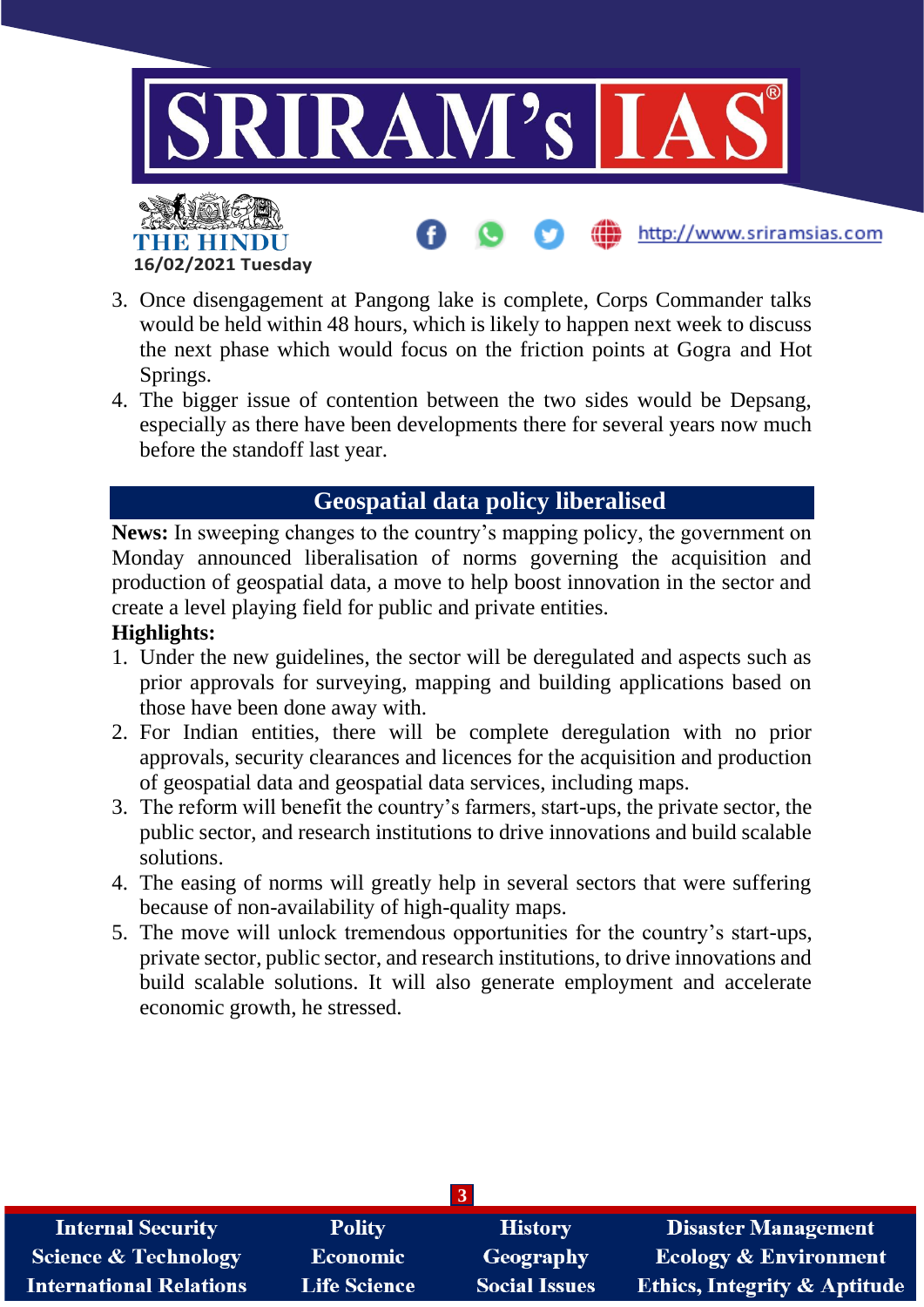

http://www.sriramsias.com

THE HINDL **16/02/2021 Tuesday**

> **Leatherback nesting sites could be overrun by Andamans development project**

**News:** Proposed intensive growth in islands contradicts National Marine Turtle Action Plan released by the Ministry of Environment, Forest and Climate Change. **Highlights:**

- 1. Proposals for tourism and port development in the Andaman and Nicobar (A&N) Islands have conservationists worried over the fate of some of the most important nesting populations of the Giant Leatherback turtle in this part of the Indian Ocean.
- 2. The largest of the seven species of sea turtles on the planet and also the most long-ranging, Leatherbacks are found in all oceans except the Arctic and the Antarctic.
- 3. Within the Indian Ocean, they nest only in Indonesia, Sri Lanka and the Andaman and Nicobar Islands and are also listed in Schedule I of India's Wildlife Protection Act, 1972, according to it the highest legal protection. Globally, leatherback status according to IUCN is listed as Vulnerable.
- 4. Surveys conducted in the A&N Islands over the past three decades have shown that the populations here could be among the most important colonies of the Leatherback globally.
- 5. There is a concern now, however, that at least three key nesting beaches two on Little Andaman Island and one on Great Nicobar Island — are under threat due to mega "development" plans announced in recent months.
- 6. These include NITI Aayog's ambitious tourism vision for Little Andaman and the proposal for a mega-shipment port at Galathea Bay on Great Nicobar Island.

## **Little Andaman in focus**

The Little Andaman plan, which proposes phased growth of tourism on this virtually untouched island, has sought the de-reservation of over 200 sq km of pristine rainforest and also of about 140 sq km of the Onge Tribal Reserve. Two sites where key components of the tourism plan are to be implemented are both Leatherback nesting sites — South Bay along the southern coast of the island and West Bay along its western coast. South Bay is proposed to be part of the "Leisure Zone" where a film city, a residential district and a tourism special economic zone are to come up. West Bay is to be part of West Bay Nature Retreat with theme resorts, underwater resorts, beach hotels and high-end residential villas.

| <b>Internal Security</b>        | <b>Polity</b>       | <b>History</b>       | <b>Disaster Management</b>              |
|---------------------------------|---------------------|----------------------|-----------------------------------------|
| <b>Science &amp; Technology</b> | <b>Economic</b>     | Geography            | <b>Ecology &amp; Environment</b>        |
| <b>International Relations</b>  | <b>Life Science</b> | <b>Social Issues</b> | <b>Ethics, Integrity &amp; Aptitude</b> |